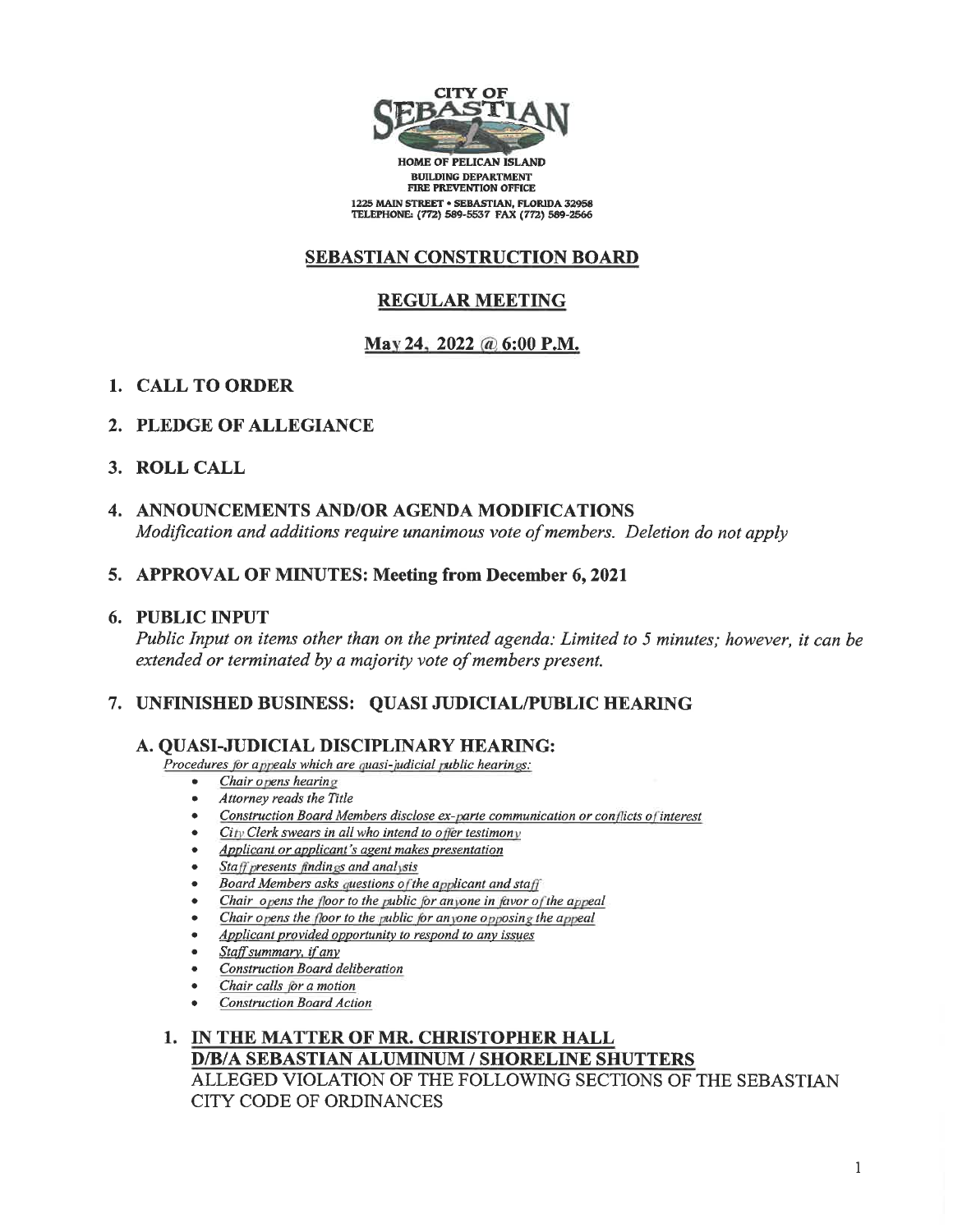# **APPLICABLE CODE SECTION FROM THE CITY CODE OF ORDINANCES:**

# **SECTION 26-172 - CAUSES FOR DISIPLINARY ACTION**

City Code of Ordinance: 26-175 (e) - In addition to the penalties that may be imposed and other remedies that may be available to the city which are provided for elsewhere in this section, the board is authorized to take the following disciplinary actions against the holder of a certificate of competency issued by the board pursuant to this article, where such holder has been found to violate section 26-171 or has engaged in any of the acts or omissions which constitute cause for disciplinary action pursuant to section 26-172.

THE FOLLOWING ACTS CONSTITUTE CAUSE FOR DISCIPLINARY ACTION **UNDER THIS ARTICLE:** 

CITY CODE OF ORDINANCE 26-172 (6) - FAILURE IN ANY MATERIAL RESPECT TO COMPLY WITH THE PROVISIONS OF THIS ARTICLE.

# 8. NEW BUSINESS: QUASI JUDICIAL/PUBLIC HEARINGS

# A. QUASI-JUDICIAL DISCIPLINARY HEARING:

Procedures for appeals which are quasi-judicial public hearings:

- $\bullet$  Chair opens hearing
- Attorney reads the Title
- Construction Board Members disclose ex-parte communication or conflict of interest
- $\bullet$  . City Clerk swears in all who intend to offer testimony
- $\bullet$ Applicant or applicant's agent makes presentation
- $\bullet$ Staff presents findings and analysis
- Board Members asks questions of the applicant and staff  $\bullet$
- Chair opens the floor to the public for anyone in favor of the appeal  $\bullet$
- Chair opens the floor to the public for anyone opposing the appeal  $\bullet$
- Appellant provided opportunity to respond to any issues  $\bullet$
- Staff summary, if any  $\bullet$
- Construction Board deliberation  $\bullet$
- Chair calls for a motion  $\bullet$
- **Construction Board Action**

## 1. IN THE MATTER OF MR. DILLON SLATER **D/B/A SLATER CONSTRUCTION, LLC**

ALLEGED VIOLATION OF THE FOLLOWING SECTIONS OF THE SEBASTIAN CITY CODE OF ORDINANCES THAT OCCURRED AT THE FOLLOWING **LOCATIONS IN SEBASTIAN:** 

• 116 ORMOND Ct.

# **APPLICABLE CODE SECTION FROM THE CITY CODE OF ORDINANCES:**

# **SECTION 26-172. - CAUSES FOR DISIPLINARY ACTION**

THE FOLLOWING ACTS CONSTITUTE CAUSE FOR DISCIPLINARY ACTION **UNDER THIS ARTICLE:**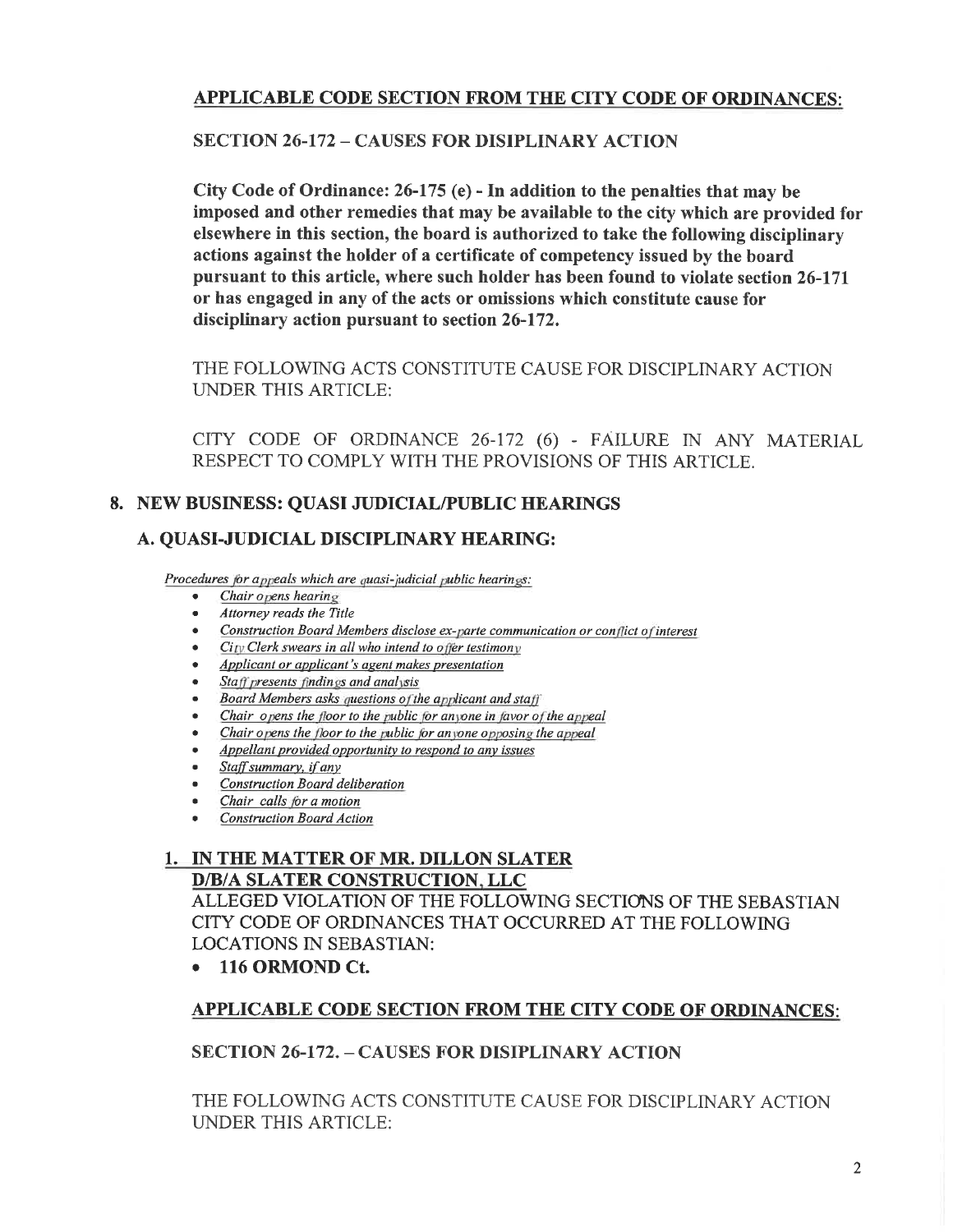(1) DIVERSION OF FUNDS OR PROPERTY RECEIVED FOR THE COMPLETION OF A SPECIFIED CONSTRUCTION PROJECT OR OPERATION OR AS A RESULT OF THE DIVERSION THE CONTRACTOR IS OR WILL BE UNABLE TO FILL THE TERMS OF HIS OBLIGATION OR CONTRACT.

# **B. QUASI-JUDICIAL DISCIPLINARY HEARING:**

Procedures for appeals which are quasi-judicial public hearings:

- Chair opens hearing
- Attorney reads the Title
- Construction Board Members disclose ex-parte communication or conflict of interest
- City Clerk swears in all who intend to offer testimony
- Applicant or applicant's agent makes presentation
- Staff presents findings and analysis
- Board Members asks questions of the applicant and staff  $\bullet$
- Chair opens the floor to the public for anyone in favor of the appeal  $\bullet$
- Chair opens the floor to the public for anyone opposing the appeal  $\bullet$
- Appellant provided opportunity to respond to any issues  $\bullet$
- Staff summary, if any
- **Construction Board deliberation**
- Chair calls for a motion
- **Construction Board Action**

#### 1. IN THE MATTER OF MR. DILLON SLATER **D/B/A SLATER CONSTRUCTION, LLC**

ALLEGED VIOLATION OF THE FOLLOWING SECTIONS OF THE SEBASTIAN CITY CODE OF ORDINANCES THAT OCCURRED AT THE FOLLOWING **LOCATIONS IN SEBASTIAN:** 

# $\bullet$  104 MARSH ST.

# **APPLICABLE CODE SECTION FROM THE CITY CODE OF ORDINANCES:**

# **SECTION 26-172. - CAUSES FOR DISIPLINARY ACTION**

THE FOLLOWING ACTS CONSTITUTE CAUSE FOR DISCIPLINARY ACTION **UNDER THIS ARTICLE:** 

(1) DIVERSION OF FUNDSOR PROPERTY RECEIVED FOR THE COMPLETION OF A SPECIFIED CONSTRUCTION PROJECT OR OPERATION OR AS A RESULT OF THE DIVERSION THE CONTRACTOR IS OR WILL BE UNABLE TO FILL THE TERMS OF HIS OBLIGATION OR CONTRACT.

# C. QUASI-JUDICIAL DISCIPLINARY HEARING:

Procedures for appeals which are quasi-judicial public hearings:

- Chair opens hearing
- Attorney reads the Title  $\bullet$
- Construction Board Members disclose ex-parte communication or conflict of interest
- City Clerk swears in all who intend to offer testimony
- Applicant or applicant's agent makes presentation
- Staff presents findings and analysis
- Board Members asks questions of the applicant and staff
- Chair opens the floor to the public for anyone in favor of the appeal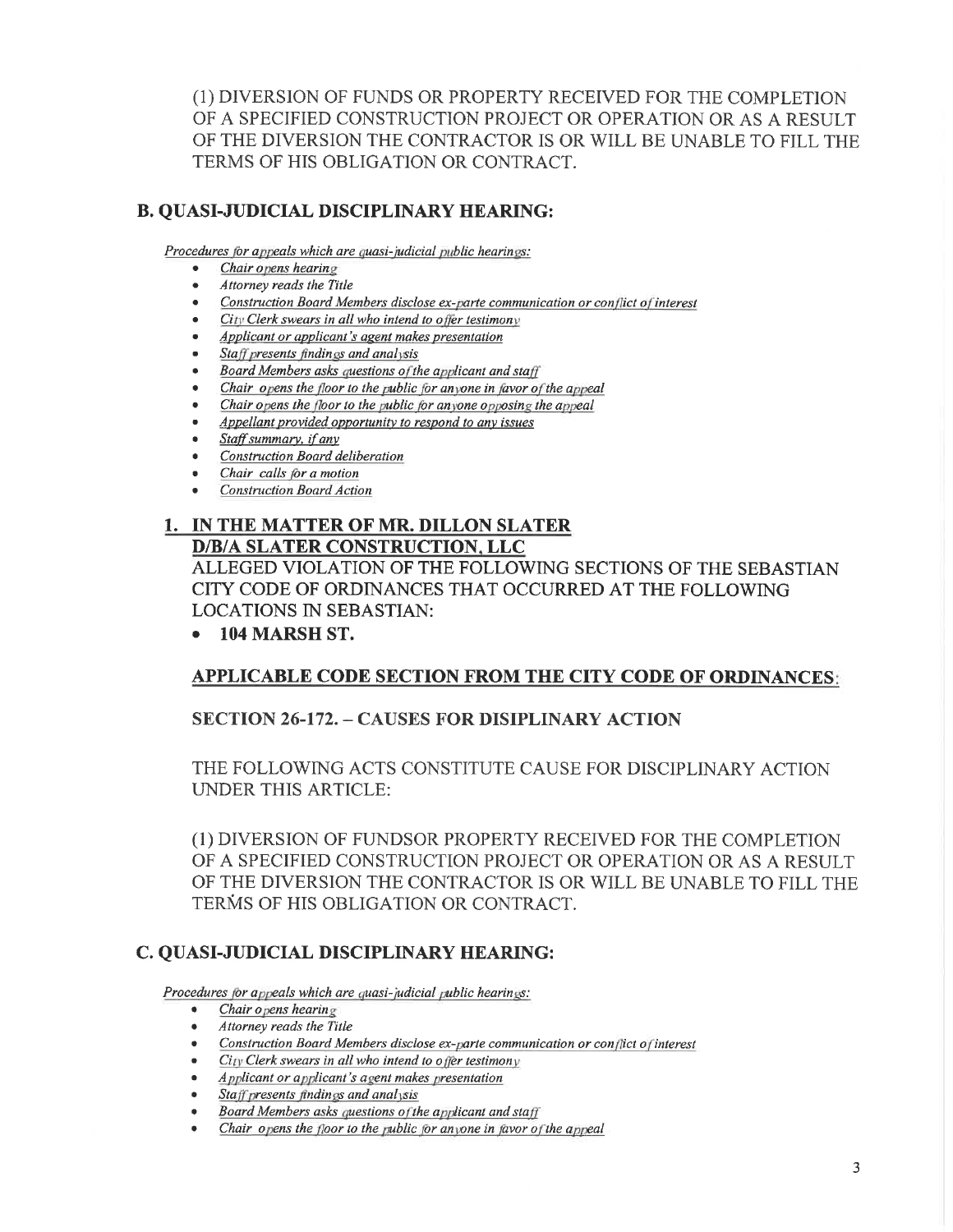- Chair opens the floor to the public for anyone opposing the appeal
- Appellant provided opportunity to respond to any issues
- Staff summary, if any
- Construction Board deliberation
- Chair calls for a motion
- **Construction Board Action**

#### 1. IN THE MATTER OF MR. DILLON SLATER **D/B/A SLATER CONSTRUCTION, LLC**

ALLEGED VIOLATION OF THE FOLLOWING SECTIONS OF THE SEBASTIAN CITY CODE OF ORDINANCES THAT OCCURRED AT THE FOLLOWING **LOCATIONS IN SEBASTIAN:** 

• 133 ADMIRAL CIR.

## APPLICABLE CODE SECTION FROM THE CITY CODE OF ORDINANCES:

## **SECTION 26-172. - CAUSES FOR DISIPLINARY ACTION**

THE FOLLOWING ACTS CONSTITUTE CAUSE FOR DISCIPLINARY ACTION UNDER THIS ARTICLE:

(1) DIVERSION OF FUNDSOR PROPERTY RECEIVED FOR THE COMPLETION OF A SPECIFIED CONSTRUCTION PROJECT OR OPERATION OR AS A RESULT OF THE DIVERSION THE CONTRACTOR IS OR WILL BE UNABLE TO FILL THE TERMS OF HIS OBLIGATION OR CONTRACT.

## **9. BOARD MATTERS:**

#### **10. BUILDING OFFICIAL MATTERS:**

## **11. ATTORNEY MATTERS:**

#### **12. ADJOURN**

NOTE: IF ANY PERSON DECIDES TO APPEAL ANY DECISION MADE ON THE ABOVE MATTERS, HE/SHE WILL NEED A RECORD OF THE PROCEEDINGS AND FOR SUCH PURPOSES, HE/SHE MAY NEED TO ENSURE THAT A VERBATIM RECORD OF THE PROCEEDINGS IS MADE, WHICH RECORD INCLUDES THE TESTIMONY IN EVIDENCE ON WHICH THE APPEAL IS BASED. TWO OR MORE ELECTED OFFICIALS MAY BE IN **ATTENDANCE**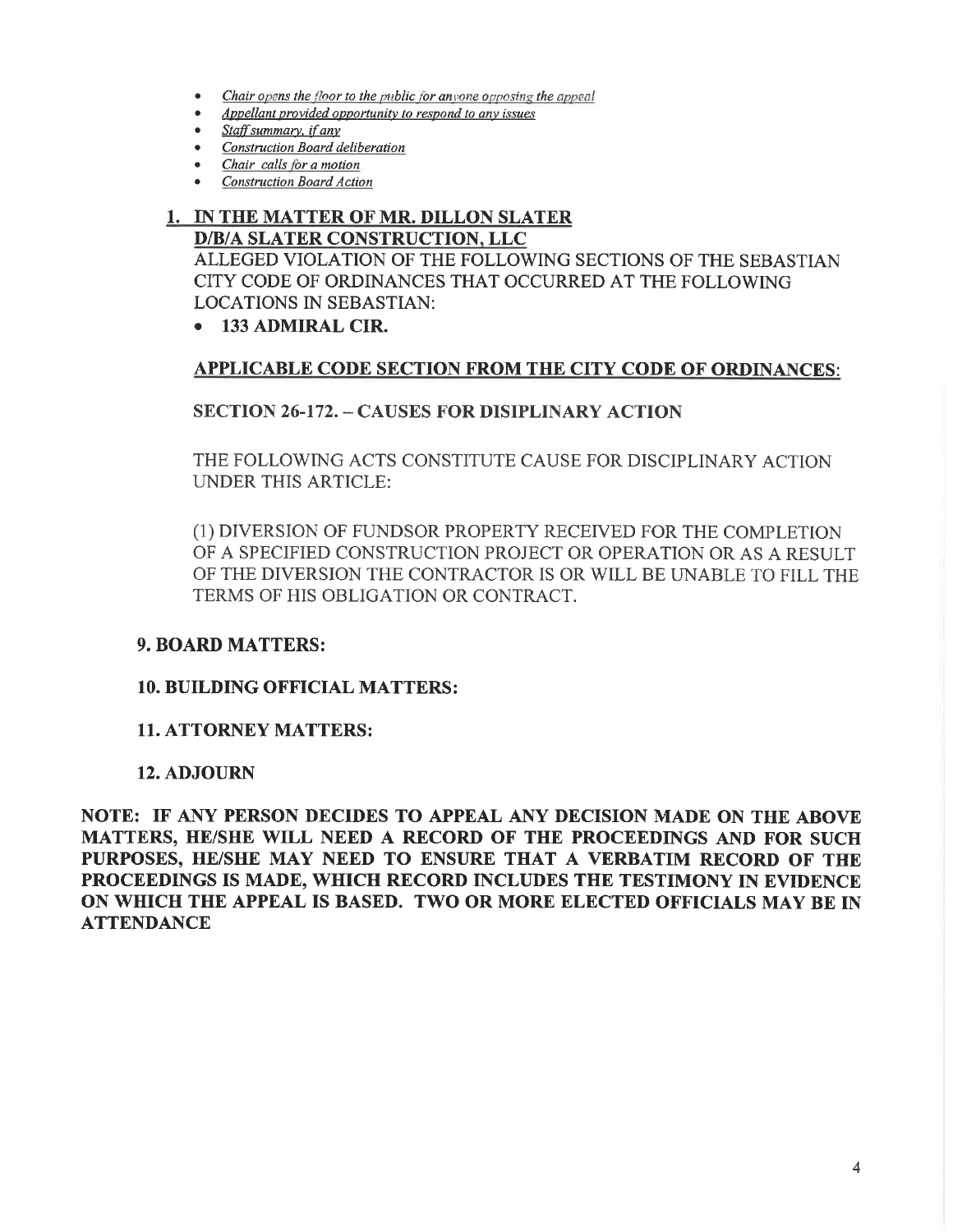You are invited to a Zoom webinar. When May 24, 2022 6:00 p.m. Eastern Time (US and Canada) **Topic: Special Magistrate** 

#### **ZOOM INFORMATION**

Please click the link below to join the webinar: https://us02web.zoom.us/j/83082766965?pwd=em4xWHdLak80K2tnMGdxcENaaE42UT09

Or tap mobile:

+13017158592,,83082766965#,,,,\*758071# US (Washington DC) +13126266799, 83082766965#, ...\* 758071# US (Chicago)

Or Telephone:

Dial(for higher quality, dial a number based on your current location): +1 312 626 6799 US (Chicago) +1 929 436 2866 US (New York) +1 301 715 8592 US (Washington DC) +1 346 248 7799 US (Houston) +1 669 900 6833 US (San Jose) +1 253 215 8782 US (Tacoma)

> Webinar ID: 830 8276 6965 **Passcode: 758071**

Find your local number: https://us02web.zoom.us/u/kBclwNtd8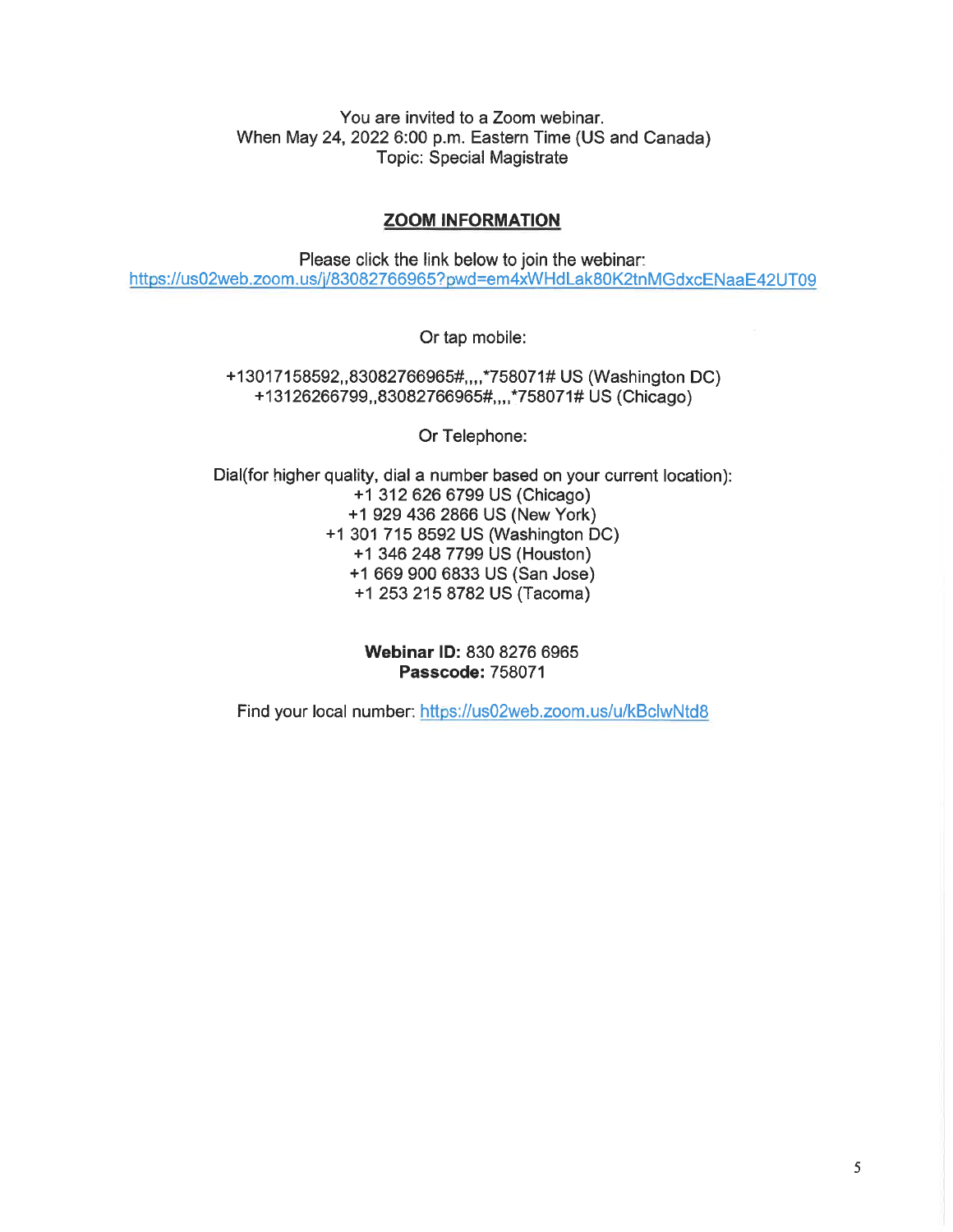# **CITY OF SEBASTIAN SEBASTIAN CONSTRUCTION BOARD MINUTES OF REGULAR MEETING DECEMBER 6, 2021**

- I. Call to Order -- Chairman Fortier called the meeting to order at 6:00 p.m.
- II. Pledge of Allegiance -- was recited by all
- III. Roll Call:

Present Mr. Wilcher Mr. Roberts Mr. Fortier Mr. Scheskowsky Ms. Carbano

Also Present Manny Anon, City Attorney Wayne Eseltine, Building Director/Fire Marshal Joseph Perez, AV Technical Assistant Janet Graham, Technical Writer (Zoom)

- IV. Announcements and/or Modifications -- None
- V. Approval of Minutes -- 3-19-2021

Mr. Fortier had one correction on Page 5, the third paragraph where it states, "He further explained that lot of these cases…" should read, "He further explained that a lot of these cases…" There being no further changes/corrections, Mr. Fortier called for a motion. A motion to accept the Minutes as amended was made by Mr. Wilcher and seconded by Mr. Scheskowsky.

# Roll Call

Ms. Carbano -- Yes Mr. Roberts Mr. Scheskowsky -- Yes Mr. Wilcher Mr. Fortier

- VI. Public Input -- None
- VII. Unfinished Business -- None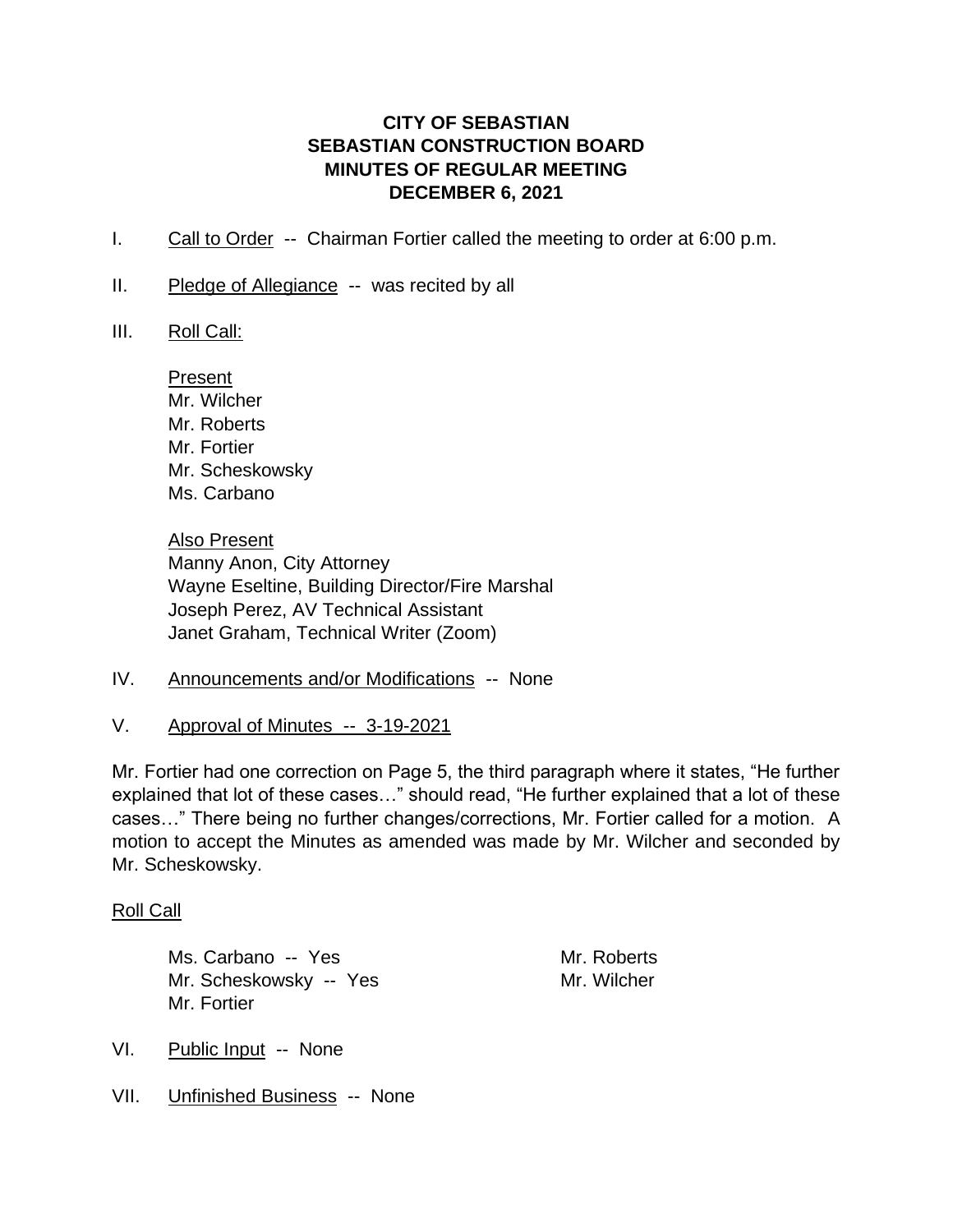# SEBASTIAN CONSTRUCTION BOARD FOR THE RESERVE THAN A PAGE 2 MINUTES OF MEETING OF DECEMBER 6, 2021

VIII. New Business -- None

IX. Quasi-Judicial/Public Hearings

# **A. Public Hearings -- Certificate of Competency**

At this point, Mr. Fortier announced that he will move into a public hearing. Mr. Anon read the item into the record.

# 1. **In the Matter of Mr. James Kyle Woodward** CITY OF SEBASTIAN CERTIFICATE OF COMPETENCY NO. 1669 DEPARTMENT OF BUSINESS AND PROFESSIONAL REGULATION LICENSE NO. ER 13012850 (STATE LICENSE REGISTRATION BECAME NULL AND VOID ON 8-31-2010). APPLICABLE CODE SECTION FROM THE CITY CODE OF ORDINANCES SECTION 26-168 (C)

Mr. Fortier called on City staff to make their presentation.

Mr. Wayne Eseltine identified himself and his position with the City of Sebastian. He reviewed that this case came before the Board on March 9, 2021. Mr. Woodward was seeking Board approval to reinstate his Sebastian electrician license which expired on September 30, 2010 without having to reapply and retake the electrical exam as permissible if approved by the Board in accordance with Section 26-168 (C) of the City Code of Ordinances. At the March  $9<sup>th</sup>$  meeting Mr. Woodward's case was denied by the Board due to lack of continuing education and lack of showing work experience in the field during the time in which his license was expired. It was deliberated and suggested by some of the Board members at the time that Mr. Woodward should provide more information to the Board regarding his work experience obtained and continuing education to be abreast of the current electrical codes and any current code changes. Mr. Woodward has provided more information as the Board requested and is seeking to bring his case back before the Board for further consideration. Mr. Woodward is present via Zoom. Mr. Fortier then called on Mr. Woodward to speak.

Mr. Woodward stated he has been doing electrical work. He has had some health challenges and took a job in Kentucky. He stated he satisfied the continuing education requirement by doing 14 hours. He has affidavits regarding his work in Kentucky. He worked in Kentucky because of medical issues and insurance. He states he has been working and has done everything the Board asked and more.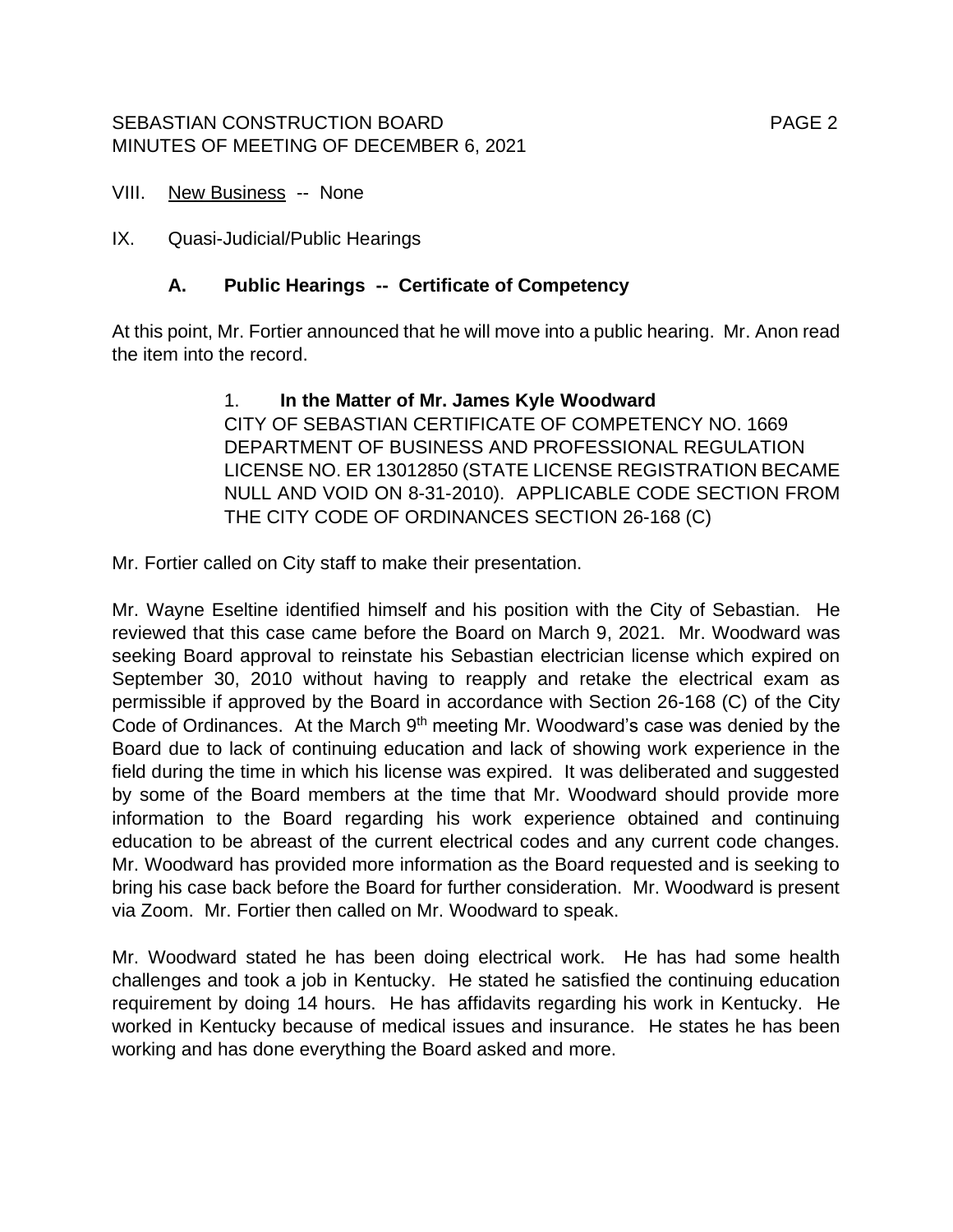# SEBASTIAN CONSTRUCTION BOARD FAGE 3 MINUTES OF MEETING OF DECEMBER 6, 2021

Mr. Eseltine stated there are documents in Mr. Woodward's file covering his continuing education with regards to Florida. He has provided testimony from others regarding his work and his ability to do his work and provided some pictures. At this point, Mr. Eseltine said it is up to the Board whether all this information satisfies the requirements regarding reinstating his license.

Mr. Fortier closed the legislative hearing at which time he called for Board deliberation. There was discussion among the Board members.

Mr. Roberts stated that, after reviewing the paperwork provided by Mr. Woodward, he is satisfied with continuing education being sufficient, particularly the updated code changes, which is what the Board has been concerned about.

Mr. Scheskowsky stated he has questions about the continuing education. Mr. Woodward did provide the Board with an update on the 2020 code changes. From his perspective, they are talking about upgrades from the 2016 code, and he has no certificate for that. Prior to that, there was another code change in 2012, and prior to that there were code changes for 2008. Every time the code book is updated these changes are entered into the book. After four years they will come out with a new book, and there will be updates on that. Mr. Scheskowsky opined that Mr. Woodward is lacking certificates for 2008, 2012, and 2016. He would not support the reinstatement of his license at this time.

Mr. Fortier stated he is satisfied with the continuing education. He has also taken into consideration Mr. Woodward's employment history. Mr. Fortier asked Mr. Eseltine if the City is okay, if voted on and the license is reinstated, that those fees each year were not paid. Mr. Eseltine stated in his staff report, in accordance with the code, for every year that the applicant did not renew the license, there is double the annual fee. There is a total of \$861.00 in fees that are due. That would take him up to 2022. Mr. Anon explained that the Board, at its discretion, can require Mr. Woodward to be reexamined. Mr. Fortier called for a motion. According to what the Board had told Mr. Woodward prior, if the \$861.00 fees for the time that he has not been licensed are paid, a motion reinstating Mr. Woodward's license was made by Mr. Fortier and seconded by Mr. Wilcher.

## Roll Call

Ms. Carbano -- No Mr. Roberts -- Yes Mr. Scheskowsky -- No Mr. Wilcher -- Yes Mr. Fortier -- Yes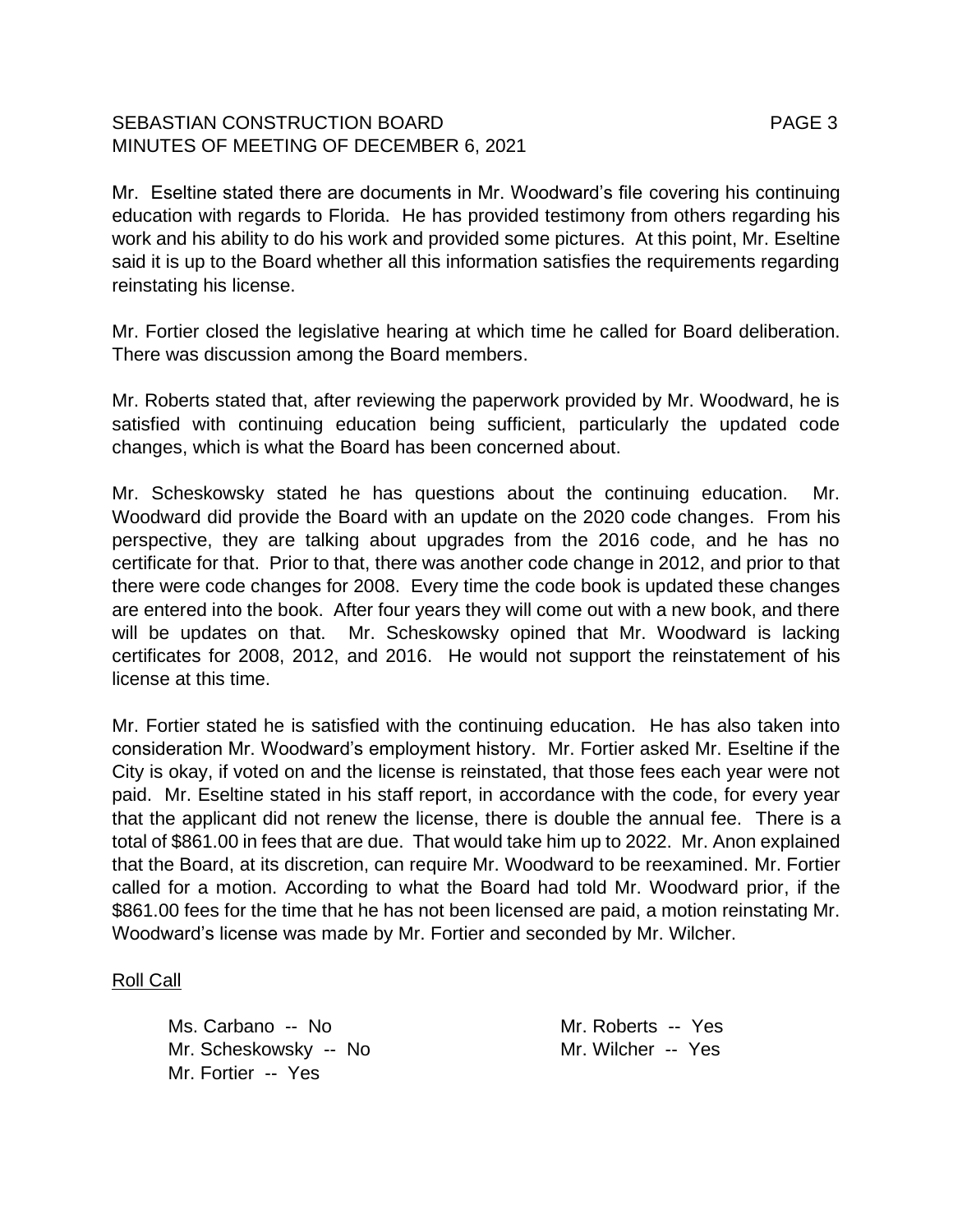# SEBASTIAN CONSTRUCTION BOARD FOR THE RESERVE THAN THE PAGE 4 MINUTES OF MEETING OF DECEMBER 6, 2021

Vote was 3-2 in favor. Motion carries.

Mr. Eseltine stated that in the past the Board had asked to have the City's code revised regarding this type of thing. Section 26-168 (C) was revised. That was done, and he read to the Board what that section now states.

# **B. Quasi-Judicial Disciplinary Hearing**

- **1. In the Matter of Mr. Mathew T. Hall D/B/A Sebastian Aluminum/ Shoreline Shutters** ALLEGED VIOLATION OF THE FOLLOWING SECTIONS OF THE SEBASTIAN CITY CODE OF ORDINANCES THAT OCCCURRED AT THE FOLLOWING LOCATIONS IN SEBASTIAN:
	- **105 SEBASTIAN INDUSTRIAL PLACE UNITS 2-5**
	- **938 LANCE STREET**

# **APPLICABLE CODE SECTION FROM THE CITY CODE OF ORDINANCES IS SECTION 26-172 -- CAUSES FOR DISCIPLINARY ACTION**

THE FOLLOWING ACTS CONSTITUTE CAUSE FOR DISCIPLINARY ACTION UNDER THIS ARTICLE:

(1) WILLFUL OR DELIBERATE DISREGARD OR VIOLATION OF THE APPLICABLE BUILDING CODES OF THE CITY (2) FLORIDA BUILDING CODE 105.1: Any **owner** or owner's authorized agent who intends to construct, install, enlarge, alter, **repair,** remove, convert or replace any impact-resistant coverings, electrical, gas, mechanical or plumbing system, the installation of which is regulated by this code, or to cause any such work to be performed, shall first make application to the **building official** and obtain the required **permit.**

Mr. Anon read the item into the record.

Mr. Fortier asked the Board members if any of them have had any ex parte communications with anyone connected to this case. Mr. Fortier disclosed that in his position for his employer, he has hired this company. He does not pay for it; he oversees construction for the company that he works for. It was three to five years ago. He has used them probably three times. All other Board members indicated they had not had any ex parte communications.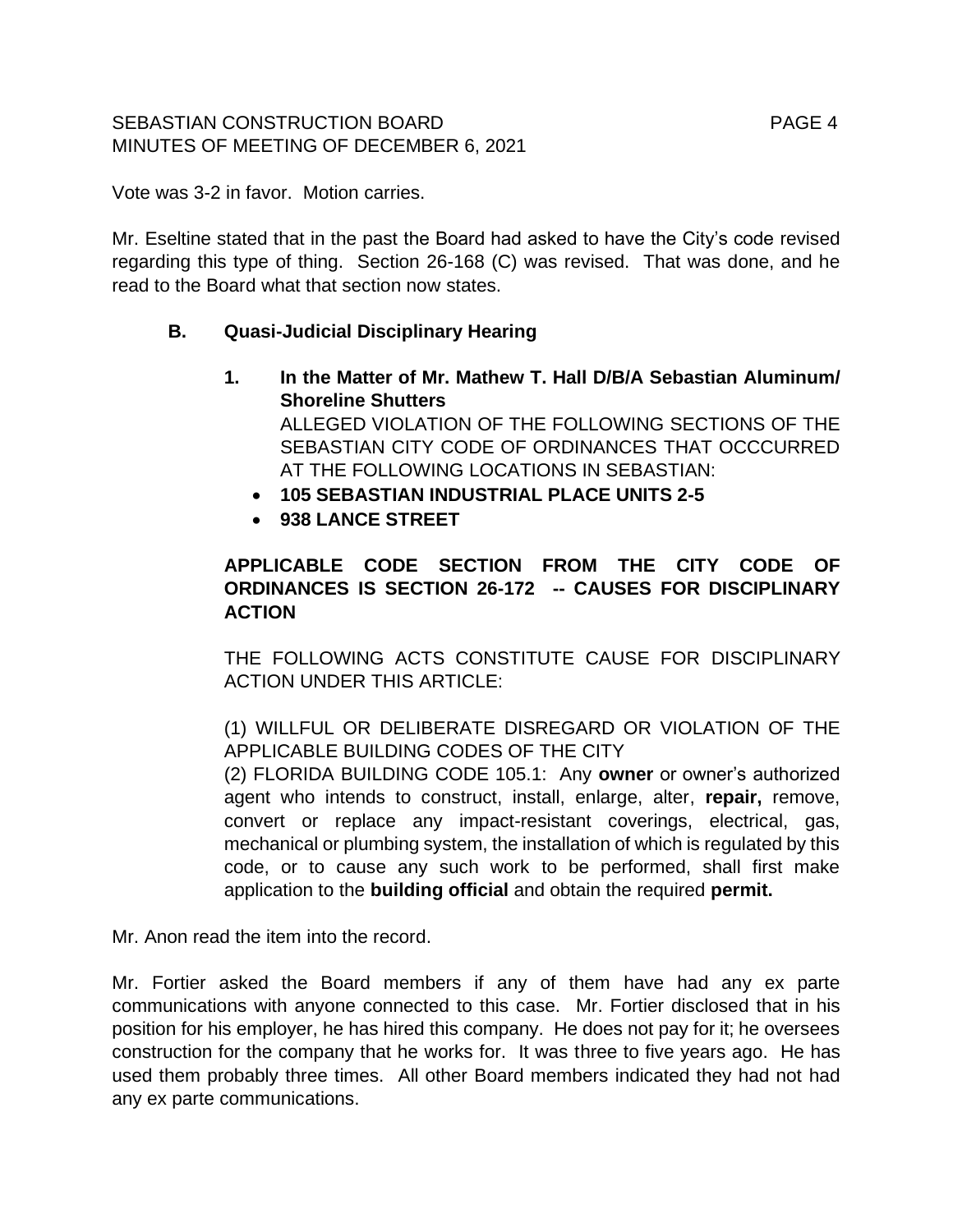# SEBASTIAN CONSTRUCTION BOARD FOR THE RESERVE THAN THE PAGE 5 MINUTES OF MEETING OF DECEMBER 6, 2021

All who intended to testify were sworn in by the City Attorney. Mr. Fortier called on the City to present its case.

Mr. Eseltine identified himself and his position with the City. He recited the violations for 105 Industrial Place Units 2-5. On May 8, 2020, an electrical inspection was performed under Permit No. 21-1258 for a new 200-amp electrical panel and one receptacle. He personally did that inspection. The panel was placed in unit 3 at 105 Industrial Place. At that time, installation of large storage racks against the far wall had just begun. Mathew Hall who is the owner of Shoreline Shutters stated he intended to expand into vacant units 2-5 to start manufacturing new products for his storm protection company. He was informed by the building official that it would require plans and building permits before making the expansion into the vacant space. Mr. Hall assured the building official he would comply. The meter was granted for that electrical connection. The second inspection of the building on the property was on June 4, 2020. It revealed that the expansion of the Shoreline Shutters business was in process. The business had previously occupied units 6-10, and they expanded materials, equipment and operations in the vacant units 2-5 without obtaining the required building permits. Units 2-5 were vacant units, and the building shell had never been completed, never had a certificate of occupancy for those units. On June 4, 2020 a notice of violation was written to Shoreline Shutters with instructions to stop all the work in new areas units 2-5. A third site visit on November 20, 2020 revealed the expanded area was fully occupied, stocked with materials, and manufacturing work was being conducted in violation of the stop work order issued on June 4, 2020. The plans and application for a building permit were received on December 23, 2020. On January 27, 2021 the City wrote a notice of unsafe structure which was delivered to the contractor declaring the expansion in units 2-5 was an unsafe structure per the City Code of Ordinances for work without a permit or inspection. The unsafe structure notice was amended on January 29, 2021 and provided 60 days to make corrections to the plans submitted, to obtain the permit, and 180 days to complete all the work and final inspections. After multiple plan reviews, the permit for the business expansion was finally approved on July 6, 2021. Final inspections were conducted on July 9, 2021 and August 19, 2021. Both of those inspections failed. To date, the permit remains open with minor corrections that need to be addressed and reinspected in order to close out that permit.

Mr. Eseltine requested to read the narrative of the violation for 938 Lance Street as follows: The owner of 938 Lance Street made an inquiry to the Building Department in search of records of a permit for the storm shutters that were installed by Shoreline Shutters in July of 2019. No record was found for the storm protection permit at this address. After providing the required product approval which the owner was able to obtain from Shoreline Shutter installation, the owner was subsequently issued an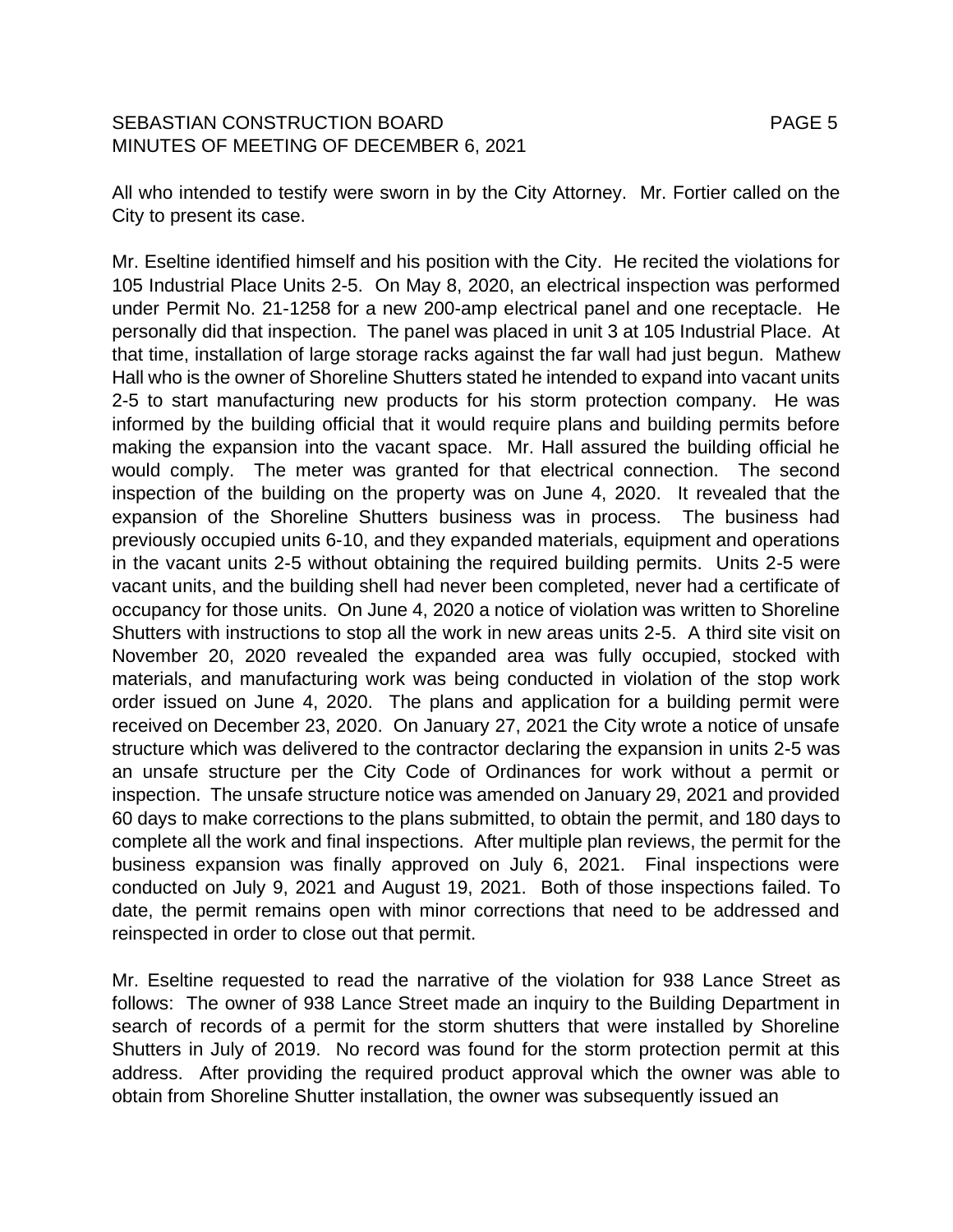# SEBASTIAN CONSTRUCTION BOARD FOR THE RESERVE THAN THE PAGE 6 MINUTES OF MEETING OF DECEMBER 6, 2021

owner/builder permit on June 18, 2021. On June 22, 2021 inspection was performed on the shutter installation and failed because the product was not labeled per the building code requirements. The owner was provided with labels by Shoreline Shutters, and a second inspection was performed on June 28, 2021. Upon further investigation into the product approval for the shutters that were not labeled correctly, it appears the Department of Business and Professional Regulation did not grant the full approval of the shutters, which incidentally are manufactured by Shoreline Shutters--that is under Product Approval Number FL 31180—until December 16, 2020. It appeared at the time that Shoreline Shutters was selling and installing this product at this address in July of 2019, when in fact the product approval did not come out until December 16, 2020. Shutters must be labeled, so Mr. Eseltine questioned the fact that these were not labeled. He opined it was because Mr. Hall did not possibly have the labels because they had not been approved by the state yet. That concluded Mr. Eseltine's report.

Mr. Fortier asked the City Attorney if the representative of Mr. Hall can discuss both of the cases at the same time.

Mr. Rhodeback identified himself as representing Mathew Hall d/b/a Shoreline Shutters and provided written material to all the Board members. He is requesting that the Board not rule on any of the alleged violations tonight because his client was not notified until December 1<sup>st</sup> of this meeting. When notified on December 1<sup>st</sup>, Mr. Hall immediately contacted Mr. Rhodeback's office. The soonest available date that Mr. Rhodeback could meet with Mr. Hall was on December 3<sup>rd</sup>. After meeting with Mr. Hall, Mr. Rhodeback did contact the City Attorney's office and Mr. Eseltine to request a continuance of tonight's hearing. That request was rejected. The only two witnesses who could testify on behalf of Shoreline Shutters and Mr. Hall are character witnesses basically. None of them has any personal knowledge of these projects or what was done with respect to these projects that are at issue. The reason why Mr. Hall could not be available tonight for this hearing is because he serves as a firefighter for Osceola Fire Rescue, and he is on duty tonight and is not permitted to attend a hearing while on duty, either in person or via Zoom. Mr. Rhodeback would like to have Mr. Hall here to defend himself with respect to some of these allegations. He is prepared to make certain legal arguments tonight, but he is respectfully requesting that this be continued to a future hearing.

With respect to the legal defenses, he has provided printouts of relevant code sections, relevant statutes and things that he suggests are applicable to this case. The allegation here is that his client should be disciplined or fined for a willful disregard of the applicable zoning code of the City. He addressed that code and opined that the applicable building code of the City is not quite clear with respect to these cases. He further addressed Section 26-31 specifically and argued his points as to why a building permit was not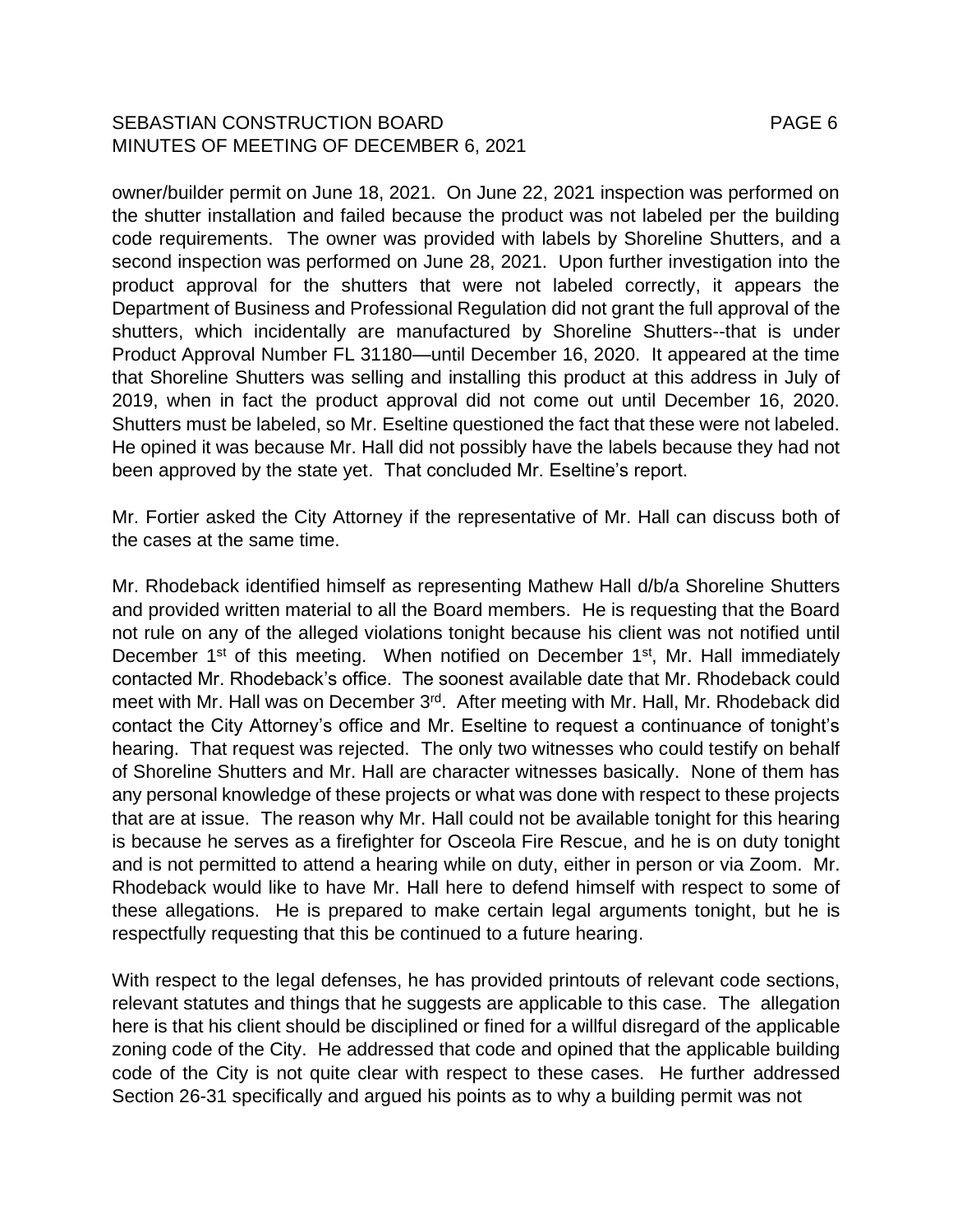# SEBASTIAN CONSTRUCTION BOARD FOR THE RESERVE THAN A PAGE 7 MINUTES OF MEETING OF DECEMBER 6, 2021

required. He further addressed Section 489.113(4.d), which discusses local government's authority to impose penalties, citations, etc. upon a certificate holder. His third defense was discussed as to restitution and the history of this company. He feels that the recommended fines and/or penalties are excessive in this case. The witnesses he has present tonight are strictly character witnesses. He called for questions/comments from the Board. There being none, Mr. Fortier called for questions of staff by the Board members.

Mr. Fortier addressed the timing of this hearing on such short notice. He believes that the interpretation of the rules and regulations should be considered. He opined that a lot of the discussion is not germane to what the Board is to weigh in on. He does see a propensity for Mr. Hall's company not to care about compliance. That is his concern.

Mr. Roberts asked if there is a copy of the City Ordinance 26-34.08 regarding the industrial complex. Mr. Eseltine stated he did not include that ordinance in the Board's packet for tonight. He reviewed his knowledge of that section of the code and how it impacted these units. He also stated when his department did the inspections they found many electrical issues that needed to be addressed. He opined that it did not look like a licensed electrician did the work. Those things needed to be corrected. There were subsequent inspections, and there are only some minor items remaining. Mr. Eseltine also addressed some of the items that Mr. Rhodeback talked about regarding state law and city ordinances and the length of time that this problem remained. Mr. Eseltine stated that letters were sent to Shoreline Shutters via Certified Mail on November 19<sup>th</sup> to the two addresses that were on file. No one was present to receive the notices, but a notice was left at the Vero Beach address that a certified letter was to be picked up. That was on November 22<sup>nd</sup>. Because the certified letter was not being delivered to the Sebastian address, the Building Department hand-delivered the letter last Wednesday to make sure that they definitely received the notice of this hearing. He added that Mr. Hall has also been before the Special Magistrate in the past, and he described that case. Mr. Roberts also asked what the Board's options are regarding probation. Mr. Eseltine said he is not certain that it is defined anywhere. It is his opinion that it is up to the Board how long probation would be.

Mr. Fortier also discussed how the laws and ordinances affect different municipalities. He feels it is egregious that Shoreline Shutters was unwilling to move forward to arrive at a point where the Building Department could sign off on the projects. He would like to have seen Shoreline Shutters make a more positive effort to try and complete this project. However, he does not feel that this elevates to suspension of the Shoreline Shutters' license. He feels that a fine as determined by the City should be imposed and is warranted. Mr. Fortier also asked if probation means that this company cannot do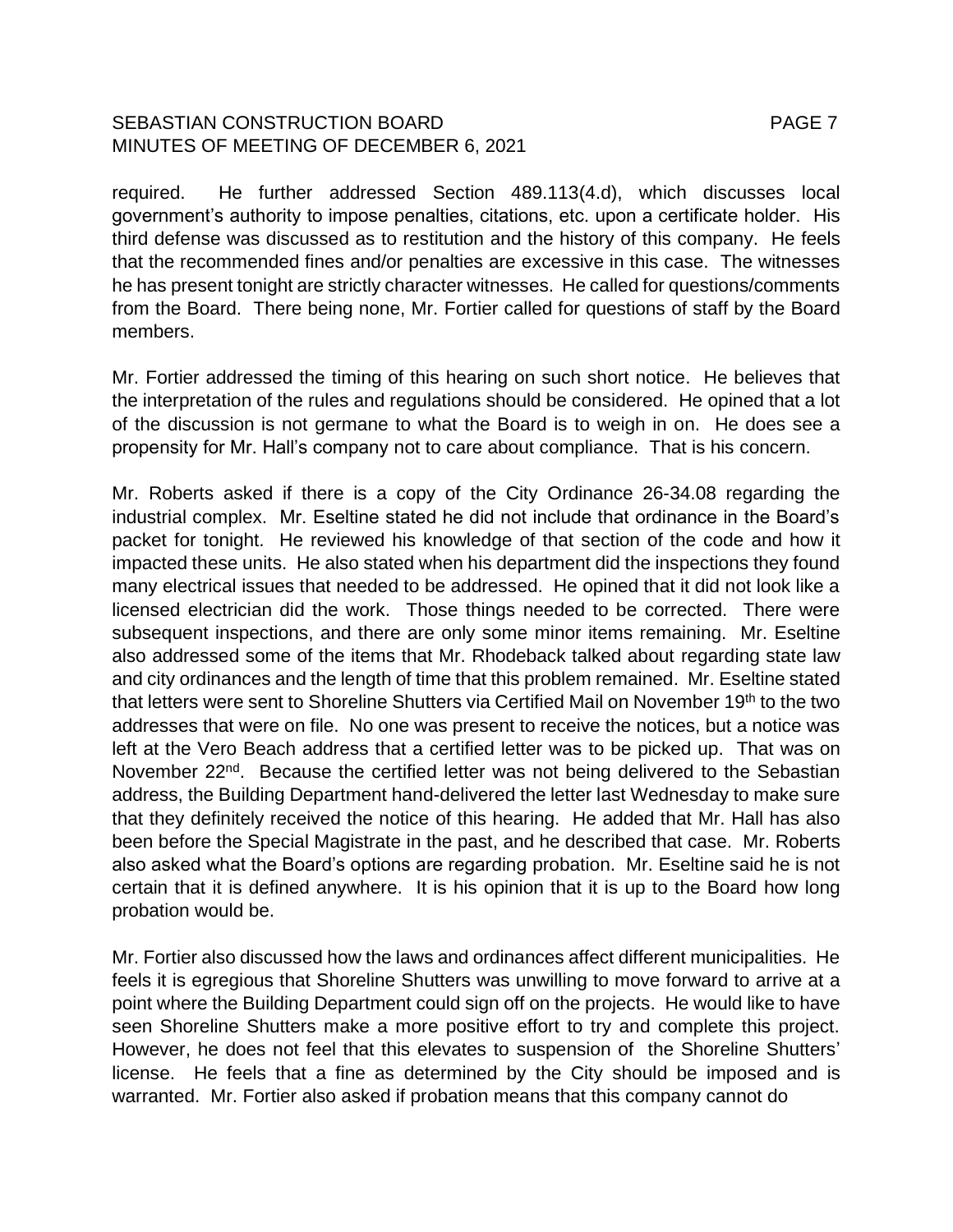# SEBASTIAN CONSTRUCTION BOARD PAGE 8 MINUTES OF MEETING OF DECEMBER 6, 2021

business in the City of Sebastian during the period of probation. Mr. Anon stated that there are three options according to Section 26-175 (e.1, 2, and 3) and reviewed those options.

Mr. Wilcher stated that when a stop-work order is issued, the contractor is supposed to stop work. Mr. Eseltine stated that is correct. Mr. Wilcher added that if the contractor puts in approved plans, the contractor cannot do anything until those plans have been approved. From his reading of the material, it appears that the contractor went on with the work and disregarded the instructions from the Building Department.

# (SHORT BREAK TAKEN)

All witnesses having been sworn, Mr. Fortier opened the floor to anyone from the public who wished to speak in favor of Shoreline Shutters. **Mr. Derek Rudasil** is employed as the Operations Manager at Shoreline Shutters. He has been with the company for approximately five years. This company has been in business since the 1980s. He feels that the company does everything they can to conduct their business appropriately. There appeared to be no one from the public wishing to speak in opposition to Shoreline Shutters, and Mr. Fortier moved to the next step of the hearing.

Mr. Rhodeback spoke in response to some items that were addressed during the City staff's presentation. He reviewed that, as far as 105 Industrial Place is concerned, there was an architect who was working closely with City staff. It was not that the City was ignored and there was not a willingness to work with the City to get the concerns addressed. It appears that there was an issue with an inexperienced architect that resulted in a delay in getting the necessary approvals by the City. He also stated that there is no dispute that a building permit is accounted for under the code which specifically provides for structures and buildings—and that is it. That is all the City Code of Ordinances describes with respect to getting a building permit. When the issues were discovered, they were addressed immediately. There was no intent whatsoever to disregard the City's Code of Ordinances as it applies to this particular contractor. He added that he does think it is important for Mr. Hall to be here to discuss his side of the case with respect to the factual allegations, as they differ from Mr. Eseltine's to a certain extent. Mr. Roberts asked if it is Mr. Rhodeback's position that Shoreline Shutters did not know if a permit needed to be pulled or not. Mr. Rhodeback stated that one of the projects was an oversight. Regarding the other one, they did not think it was needed because it was in their opinion a decorative shutter. He added that he was told during a meeting with Shoreline Shutters that, "Any time we pound in a nail from now on, we are getting a permit from the City."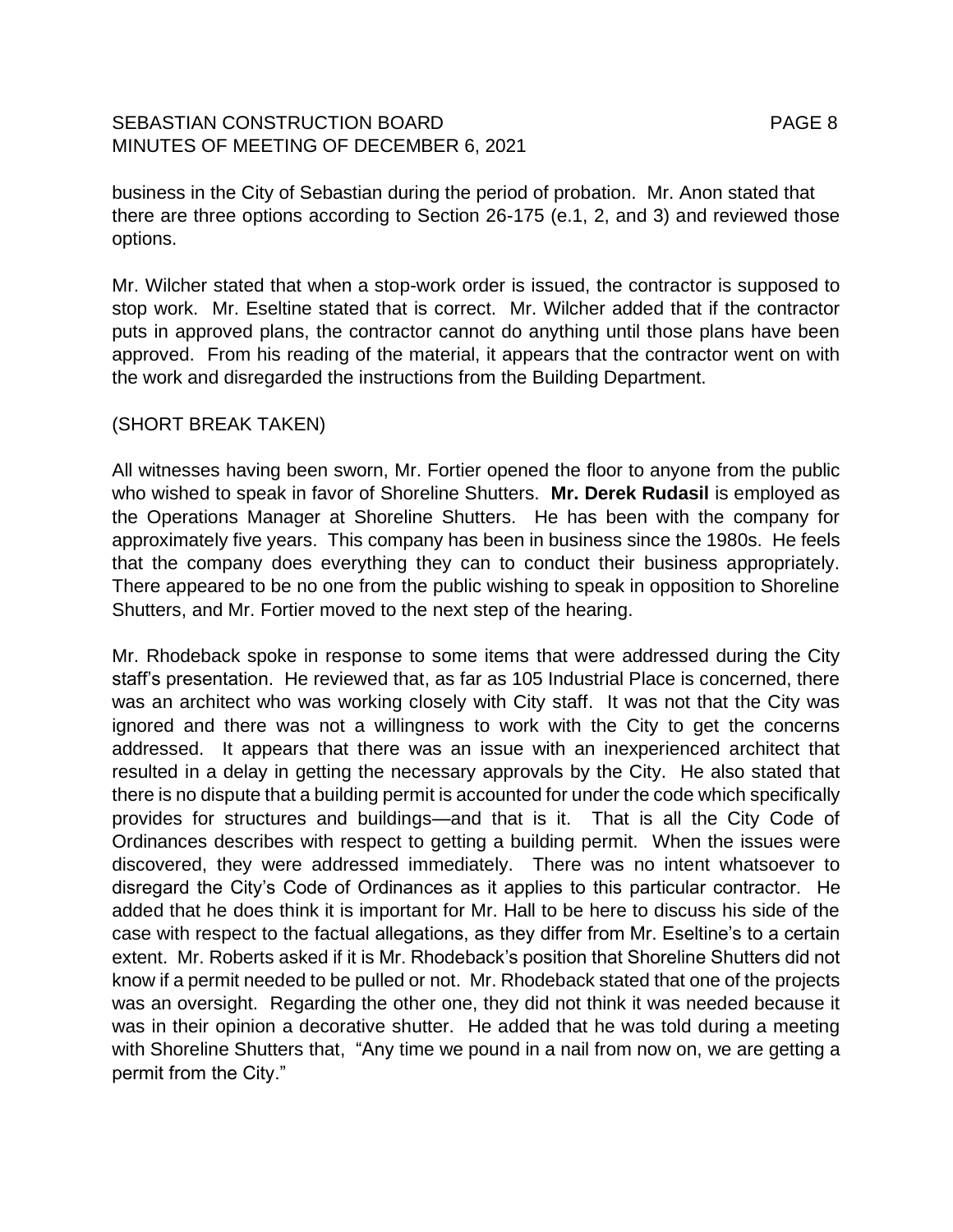# SEBASTIAN CONSTRUCTION BOARD FAGE 9 MINUTES OF MEETING OF DECEMBER 6, 2021

Mr. Eseltine summarized the City's position on these matters.

Mr. Fortier called on the Board members for discussion/comments. Hearing nothing from anyone else on the Board, Mr. Fortier stated he found it difficult to think that this company had no intent to disregard the City of Sebastian and what they were told. He sees that this has been ongoing for an extended period of time, and he finds some malice here. However, he does not think this elevates to a suspension. Ms. Carbano asked, if the Board finds against Shoreline Shutters, instead of a suspension could the Board impose that they not be allowed to apply for any more permits until the fine is paid. Mr. Eseltine stated that the owner/builder permits have already been issued. There are only a couple of minor issues that need to be corrected and closed at the 105 Sebastian Industrial Place address. Mr. Fortier opined that the Board should move to levy fines, and if the contractor fails to pay those fines, the Board could reconvene and impose probation or suspension and language to that effect be contained in any motion this evening. He further stated that, without any recommendation from the City, this Board move to fine the contractor the maximum allowable. Mr. Wilcher asked the City Attorney if he needs to review the information that was provided by Mr. Rhodeback before the Board makes a decision. Mr. Anon stated he has not seen that information before today. The Board heard Mr. Rhodeback present his case. Mr. Anon knows Mr. Rhodeback and trusts him as a lawyer. It is entirely up to the Board to decide this case. Mr. Roberts stated he thinks the City has been more than generous in giving the contractor adequate time to complete the project. He thinks that is sufficient and the Board needs to move on to fines. Mr. Scheskowsky stated that once the contractor pays the fines that will be assessed, they will rethink regarding not pulling permits in the future. If they do not pull the permits, they will be back before this Board. Mr. Fortier agreed. He stated that, if this contractor does not follow the code in the future, this Board can convene an emergency meeting that will notify the contractor that they are no longer allowed to pull permits in the City of Sebastian until this Board is satisfied. There being no further general discussion, Mr. Fortier called for a motion.

A motion that the Board follow staff's recommendation for a maximum fine of \$500.00 for each occurrence as well as \$100.00 for fees covering the costs that the City incurred relating to this case for a total of \$1,100.00 was made by Mr. Scheskowsky and seconded by Mr. Roberts.

Roll Call

Mr. Wilcher -- Yes

Mr. Fortier -- Yes Mr. Scheskowsky -- Yes Mr. Roberts -- Yes Ms. Carbano -- Yes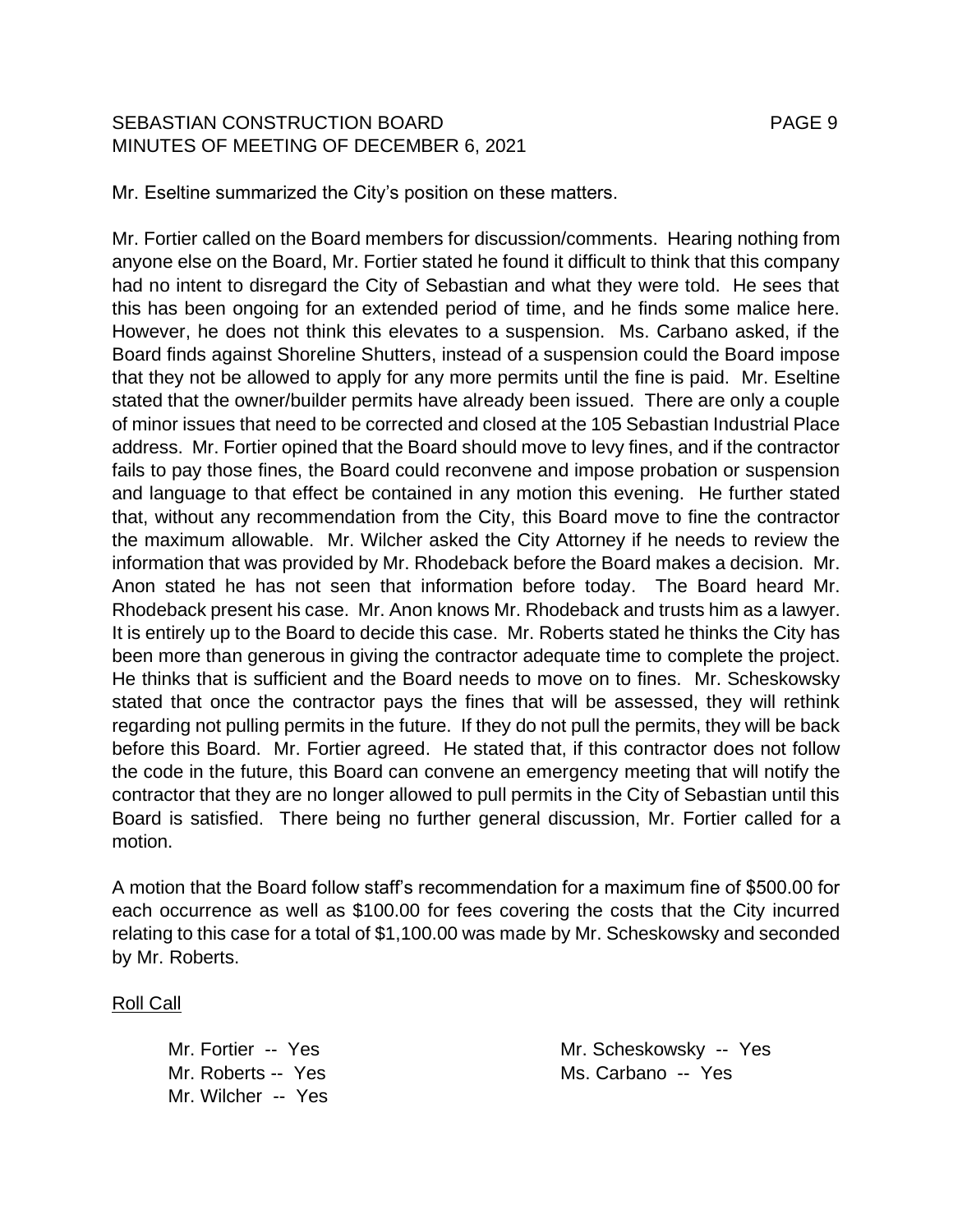## SEBASTIAN CONSTRUCTION BOARD FAGE 10 MINUTES OF MEETING OF DECEMBER 6, 2021

Vote was 5-0 in favor. Motion carries.

- **2. In the Matter of Mr. Christopher Hall d/b/a Sebastian Aluminum/Shoreline Shutters** ALLEGED VIOLATION OF THE FOLLOWING SECTIONS OF THE SEBASTIAN CITY CODE OF ORDINANCES THAT OCCCURRED AT THE FOLLOWING LOCATIONS IN SEBASTIAN:
	- 589 REDWOOD CT.

# **APPLICABLE CODE SECTION FROM THE CITY CODE OF ORDINANCES IS SECTION 26-172 -- CAUSES FOR DISCIPLINARY ACTION**

THE FOLLOWING ACTS CONSTITUTE CAUSE FOR DISCIPLINARY ACTION UNDER THIS ARTICLE:

(1) WILLFUL OR DELIBERATE DISREGARD OR VIOLATION OF THE APPLICABLE BUILDING CODES OF THE CITY

(2) FLORIDA BUILDING CODE 105.1: Any **owner** or owner's authorized agent who intends to construct, install, enlarge, alter, **repair,** remove, convert or replace any impact-resistant coverings, electrical, gas, mechanical or plumbing system, the installation of which is regulated by this code, or to cause any such work to be performed, shall first make application to the **building official** and obtain the required **permit.**

Mr. Anon read the item into the record.

Mr. Rhodeback, who represents Mr. Hall in this case also, stated that the arguments with respect to these violations are essentially the same. He again requests a continuance, the reason being that notification occurred on December 1<sup>st</sup>, 2021 pursuant to a hand delivery at the office, as the certified mailings were not picked up. That was the week of Thanksgiving, and people frequently are not home during that holiday. He did not have an opportunity to meet with Mr. Hall until December 3<sup>rd</sup>, which would have been this last Friday. He made the request to the City Attorney and Mr. Eseltine, and that request for a continuance was denied. The defenses for this particular case are the same as asserted in the previous case. He briefly reviewed these defenses. He does not believe a suspension or any imposition of fines or penalties is warranted in this case, as stated in the prior case.

Mr. Eseltine reviewed the staff report. He also stated that the notices were sent properly.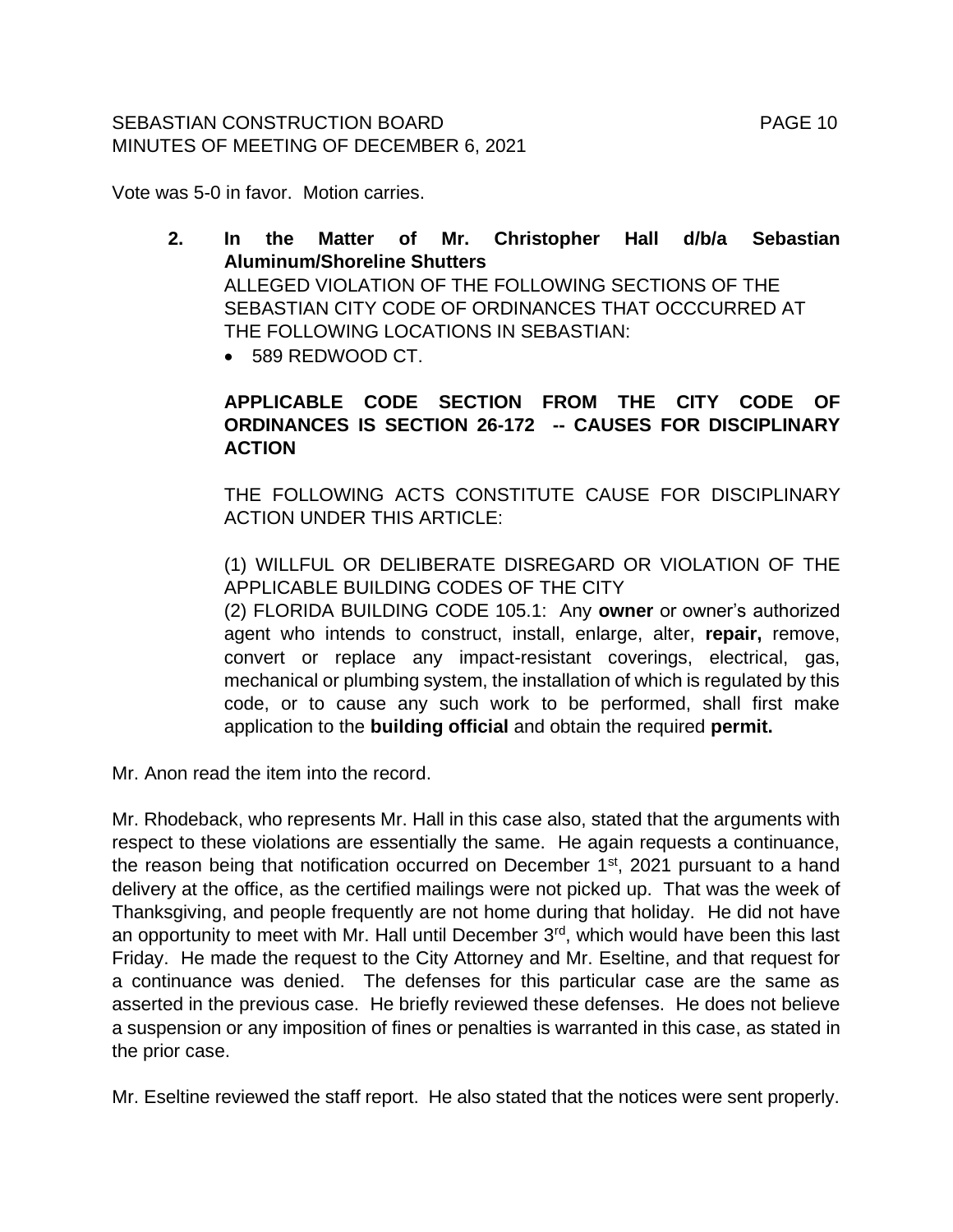# SEBASTIAN CONSTRUCTION BOARD MINUTES OF MEETING OF DECEMBER 6, 2021

There was also a hand-delivered notice presented to the applicant on December 1<sup>st</sup>. As far as the building code is concerned, the City's Code of Ordinances adopts the Florida Building Code except for Chapter 1 that comes with the Code. So a local jurisdiction is permitted according to the state statutes to adopt another version of Chapter 1. The BOAF edition was used, which is the recommended edition, and it contains 105.1 which specifically states that a permit is required for impact-resistant coverings. He added that the reason this case lists Christopher Hall and not Mathew Hall is because they are father and son, and both qualify that company. Christopher Hall has a license as well, which is a local license. The actual complaint and the attached invoice from the owner had Mr. Christopher Hall's name on it. That is the reason why staff chose to bring Christopher Hall into this case and not Mathew Hall. Mr. Fortier called on the Board for comments/questions.

Mr. Fortier asked if the shutters are functional. Mr. Eseltine stated yes. So they do need to have the stickers per the Florida Statute. Mr. Fortier asked if Mr. Hall was noticed properly, and Mr. Eseltine stated staff believes he was. Mr. Fortier's opinion is that this case is almost the same as the prior case. He does not think a suspension is needed here, but he does think that there is a fine that needs to be levied. He further stated that if this company comes back here before this Board in the future, he will have a completely different opinion as to how this Board decides.

Mr. Roberts also stated that in the file is information that this happened to other properties on the same block. It seems that this is a pattern of not issuing permits, which is one of the reasons why you hire a professional company. He feels that this case is more egregious than the first case.

Mr. Scheskowsky stated his concern is, if the Board gets complaints from the other homeowners in the area that no permits have been pulled, he feels that maybe then a suspension would be in order. He opined, however, that if the company gets fined for not having permits for these jobs that are the subject of this meeting, they will then go out and pull the permits in the future.

Ms. Carbano stated that she thinks the homeowner should be compensated for the expenses that were incurred by her as well. Mr. Fortier questioned whether this Board has the authority in that regard. Mr. Anon agreed. Mr. Eseltine stated that one of the homeowners was reimbursed.

General discussion among the Board members having ended, Mr. Fortier called on Mr. Rhodeback for additional input. Mr. Rhodeback confirmed that restitution was made in this case.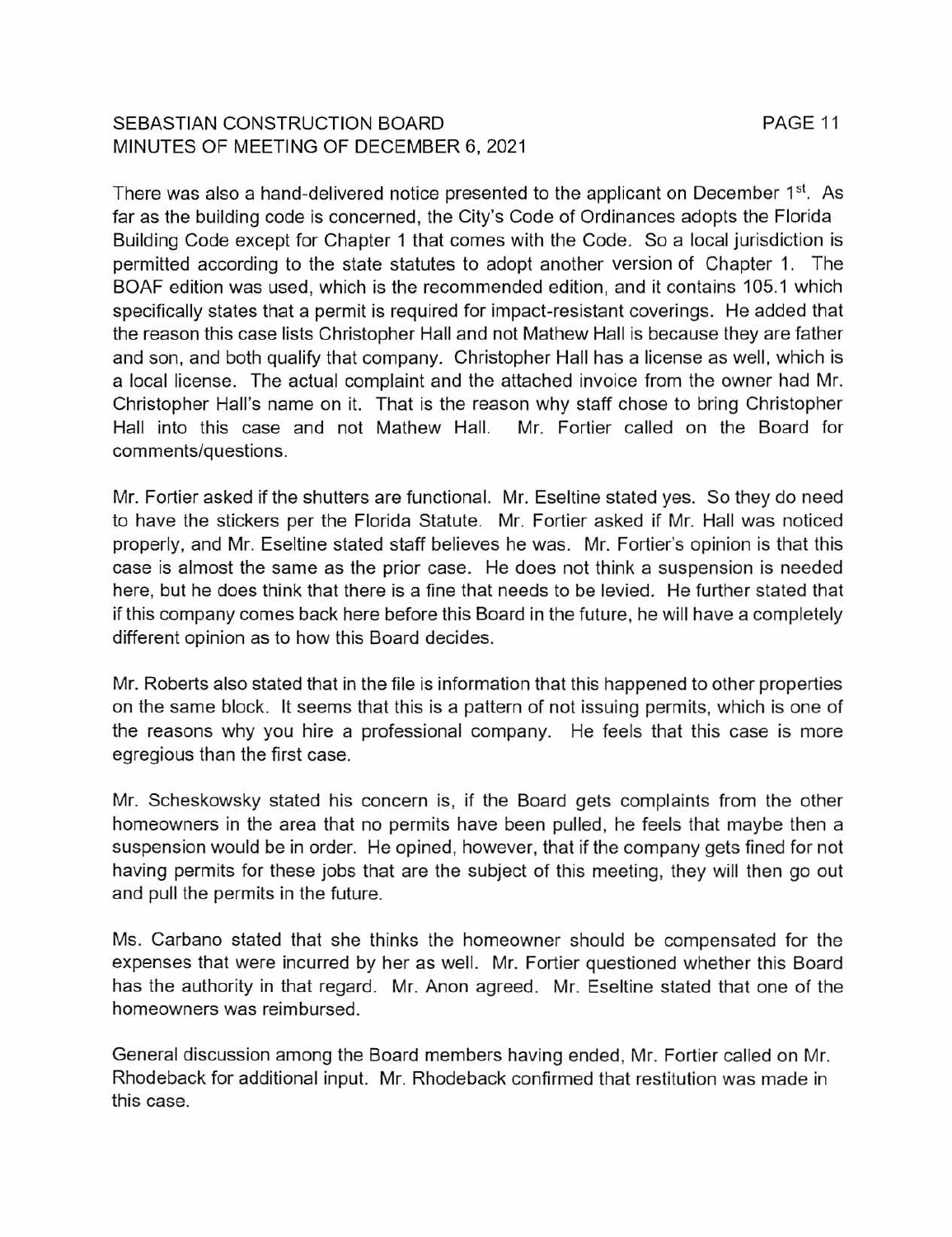# SEBASTIAN CONSTRUCTION BOARD FAGE 12 MINUTES OF MEETING OF DECEMBER 6, 2021

Mr. Fortier called on anyone else from the public who wished to speak for or against Shoreline Shutters. Mr. Dan Brognano stated that he is a builder in the area, and Shoreline Shutters has probably worked on 2,000 homes for him in the last 40 years in 3 different counties. He stated that never once have they ever done a job for him without a permit. It is a respectable and competent company. Mr. Eseltine replied to what Mr. Brognano said. He builds many houses in Sebastian. The storm shutter permit is included with the house; it is not a separate permit.

Mr. Fortier suggested that there should be something included in a motion that talks about a suspension if this process continues of not pulling permits. A motion that the Board follow staff's recommendation for a maximum fine of \$500.00 as well as \$100.00 for fees covering the costs that the City incurred relating to this case as well as consideration of a license suspension if this process of not pulling permits continues in the future was made by Mr. Scheskowsky and seconded by Mr. Roberts. There being no further discussion, Mr. Fortier called for a roll call vote.

# Roll Call

Mr. Fortier -- Yes

Mr. Wilcher -- Yes Ms. Carbano -- Yes Mr. Roberts -- Yes Mr. Scheskowsky -- Yes

Vote was 5-0 in favor. Motion carries.

Mr. Anon suggested that Mr. Rhodeback will want to incorporate his packet into the record, and likewise the City would like to incorporate its packet into the record without any objections. There being no objection, those documents were entered into the record.

- X. Board Matters -- None
- XI. Building Official Matters -- None
- XII. Attorney Matters -- None

XIII. Adjourn -- There being no further business, a motion to adjourn was made by Mr. Wilcher, and seconded by Mr. Scheskowsky.

## Roll Call